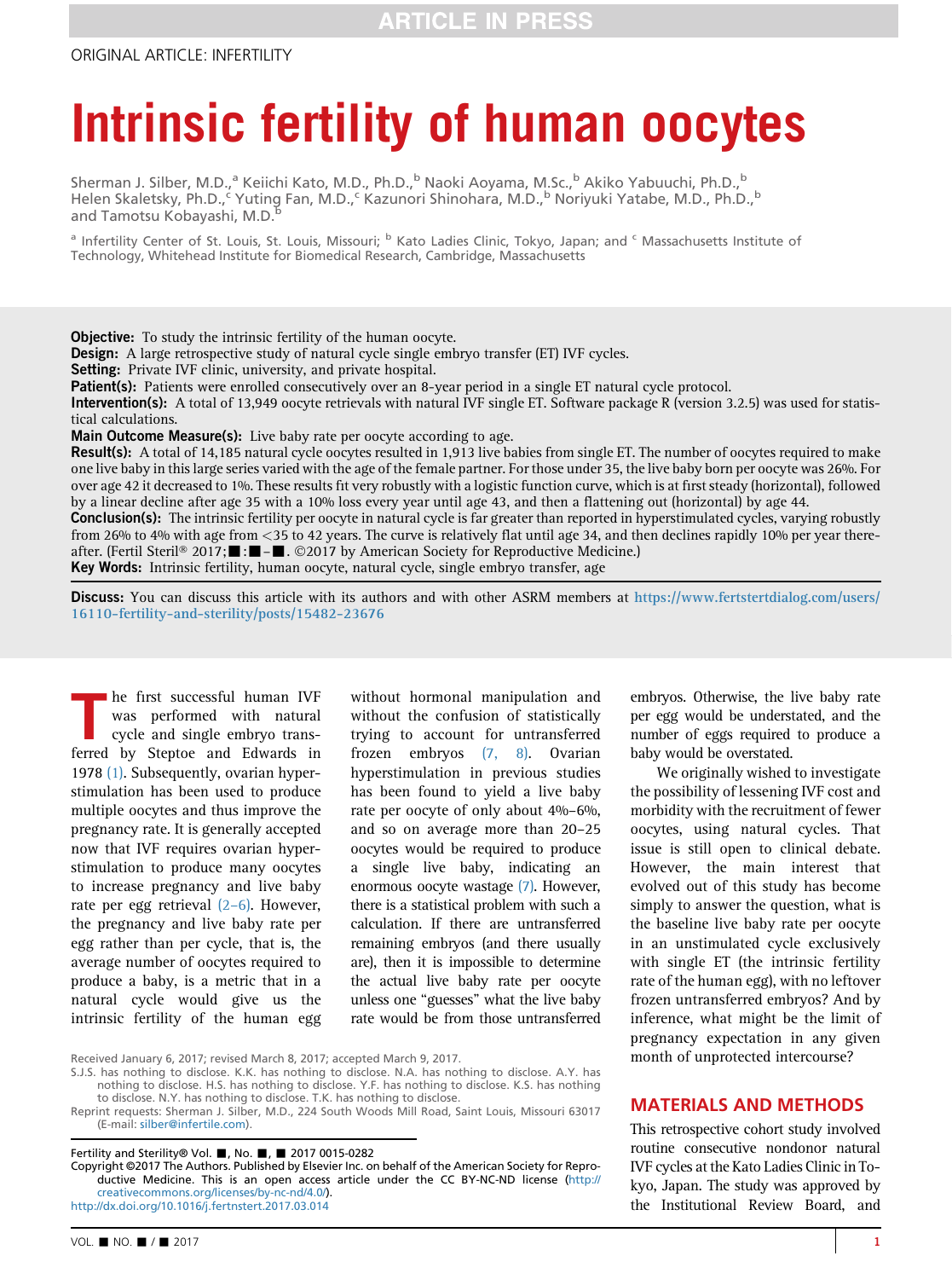# ORIGINAL ARTICLE: INFERTILITY

written informed consent was obtained from all patients. In a natural cycle single ET IVF program, 13,949 oocyte retrievals (ORs) yielded 14,819 oocytes (Table 1). Eliminating the occasional cycles with a leftover untransferred frozen embryo, a total of 14,185 oocytes were obtained from 13,386 cycles (Table 1). Note that even in a natural cycle, there will be occasional cases where more than one egg is retrieved "like in real life." All transfers were single embryo only. Results were divided into detailed subgroups by female age, whether fresh or frozen, and whether intracytoplasmic sperm injection (ICSI) or conventional IVF, detailing ET rate, cleavage rate, and blastocyst rate. There was no selection process. This was a uniformly Japanese population. Furthermore, pregnancy rates and live baby rates per egg were compared for blastocyst- versus cleavage-stage transfer and fresh versus frozen transfer, to determine whether there was any significant difference. This natural cycle protocol with single ET with no leftover frozen embryos would be appropriate as the best (if possible) estimate of the intrinsic fertility of the human oocyte. An oocyte was defined as a cumulus oocyte complex because in conventional IVF one does not determine whether it is a mature or immature oocyte.

To avoid any confusion for interpreting the results per oocyte, the 13,386 ORs involving 14,185 oocytes in which there were no remaining untransferred embryos were analyzed to determine the number of eggs required to produce a single pregnancy and a single live baby.

In our natural cycle protocol, the only pharmaceutical intervention was final oocyte maturation with a GnRH agonist [\(9, 10\)](#page-5-0). Cycles were monitored by transvaginal ultrasonography, as well as measurements of serum  $E_2$ , LH, and P, which occurred from day 8 to 12. OR was scheduled when the leading follicle reached 18 mm in diameter with a concomitant serum  $E_2$  level  $\geq$  250 pg/mL. Ovulation was triggered with the GnRH agonist busereline (600  $\mu$ g; Suprecure, Aventis Pharma) administered in a nasal spray, followed by OR 32–35 hours later. OR was performed using a 21-gauge needle (Kitazato Medical). P supplementation was routinely used for all fresh and for all frozen ETs.

# TABLE 1

#### Oocyte retrievals in natural cycles.

| Age group (y)                                                                                  | <b>Patients</b> | OR cycles Oocytes |        | Oocytes per OR |  |  |  |  |  |
|------------------------------------------------------------------------------------------------|-----------------|-------------------|--------|----------------|--|--|--|--|--|
| A. Before subtraction of patients with leftover frozen embryos                                 |                 |                   |        |                |  |  |  |  |  |
| $<$ 35 (21–34)                                                                                 | 3.457           | 2.911             | 3.075  | $1.1 \pm 0.3$  |  |  |  |  |  |
| $35 - 37$                                                                                      | 3,726           | 3.115             | 3,269  | $1.0 \pm 0.2$  |  |  |  |  |  |
| $38 - 40$                                                                                      | 2,788           | 2,519             | 2,647  | $1.1 \pm 0.2$  |  |  |  |  |  |
| $41 - 42$                                                                                      | 1,652           | 1,737             | 1,865  | $1.1 + 0.3$    |  |  |  |  |  |
| $>42(43-54)$                                                                                   | 2.400           | 3.667             | 3.963  | $1.1 \pm 0.3$  |  |  |  |  |  |
| Total $\leq$ 42                                                                                | 11.623          | 10.282            | 10.856 | $1.1 \pm 0.3$  |  |  |  |  |  |
| Total                                                                                          | 14.023          | 13,949            | 14.819 | $1.1 + 0.3$    |  |  |  |  |  |
| B. After subtraction of patients with leftover frozen embryos                                  |                 |                   |        |                |  |  |  |  |  |
| $<$ 35 (21–34)                                                                                 | 2.582           | 2.860             | 2.991  | $1.1 \pm 0.3$  |  |  |  |  |  |
| $35 - 37$                                                                                      | 2,810           | 3,030             | 3,176  | $1.0 + 0.2$    |  |  |  |  |  |
| $38 - 40$                                                                                      | 2,035           | 2.334             | 2,449  | $1.1 + 0.2$    |  |  |  |  |  |
| $41 - 2$                                                                                       | 1.261           | 1.650             | 1,772  | $1.1 + 0.3$    |  |  |  |  |  |
| $>42(43-54)$                                                                                   | 1,731           | 3,512             | 3,797  | $1.1 \pm 0.3$  |  |  |  |  |  |
| Total $\leq$ 42                                                                                | 8,688           | 9.874             | 10,388 | $1.1 \pm 0.3$  |  |  |  |  |  |
| Total                                                                                          | 10.419          | 13,386            | 14,185 | $1.1 + 0.3$    |  |  |  |  |  |
| Note: Values presented as n or mean $\pm$ SD, unless stated otherwise. OR = oocyte retrievals. |                 |                   |        |                |  |  |  |  |  |

Silber. Intrinsic fertility of human oocytes. Fertil Steril 2017.

ICSI was performed when less than a total of 100,000 morphologically normal motile sperm were available postwash. Fertilized two-pronucleate zygotes were cultured individually in 20  $\mu$ L of cleavage-stage medium (Sage) for 2 or 3 days, and blastocyst culture was also performed using commercially available media (Quinn's Advantage; Sage). All the embryos were cultured at  $37^{\circ}$ C under a gas phase of 5%  $O_2$ , 5%  $CO_2$ , and 90%  $N_2$  with full humidity in water jacket small multigas incubators (Astec). Blastocyst culture, elective vitrification, and subsequent frozen-thawed ET were performed routinely. Embryos that appeared to have good quality were transferred at cleavage stage. Others were cultured to blastocyst. If a patient had poor endometrium, or slowly developing blastocysts, or if there was simply a scheduling preference, the embryos or blastocysts were cryopreserved. Whether it was a cleavage-stage transfer or blastocyst, only one embryo was transferred. A single embryo was transferred, and only cycles in which there were no remaining frozen embryos are included in the calculations of pregnancies and live baby rate per oocyte. Since this was natural cycle, almost all cycles involved only one egg and one embryo, although a very small number yielded two oocytes and two embryos, and they were excluded, as mentioned previously.

# Embryo/Blastocyst Vitrification, Thawing Protocol, and ET

All embryos and blastocysts that were cryopreserved used the Cryotop vitrification method as described elsewhere (Kitazato Medical)  $(9-12)$  $(9-12)$ . Thawing of the vitrified embryo consisted of an ultraquick warming in a  $37^{\circ}$ C thawing solution, and then cryoprotectants were completely diluted in washing steps; 99% of the cryopreserved embryos survived the thaw. Both fresh and frozen transfers were used to determine total live births per ET and per oocyte. A total of 6,983 transfers were performed. The majority of transfers were fresh (5,833 vs. 1,150), and the division between ICSI and conventional IVF was 4,006 ICSI, versus 2,977 conventional IVF.

# Statistical Analysis

The primary data of live baby per oocyte were approximated with a logistic curve  $r = 1/(a + \exp[b(t - c)]),$ where  $r$  is live baby rate per oocyte and  $t$  is age in years. The coefficients were evaluated using the gradient method as implemented in statistical package R (ver. 3.2.5). The secondary data of pregnancy and live baby rate per transfer using ICSI or conventional IVF or fresh versus frozen transfer were analyzed with the chi-square test. It was important to evaluate whether there were differences between fresh or frozen transfer, between cleavage-stage transfer or blastocyst transfer, and between pregnancy and live baby rate per oocyte according to age. Very few patients underwent more than one (OR) cycle (1.3 OR cycles per patient), because if they failed natural cycle, they would usually undergo mild stimulation IVF for the subsequent cycle.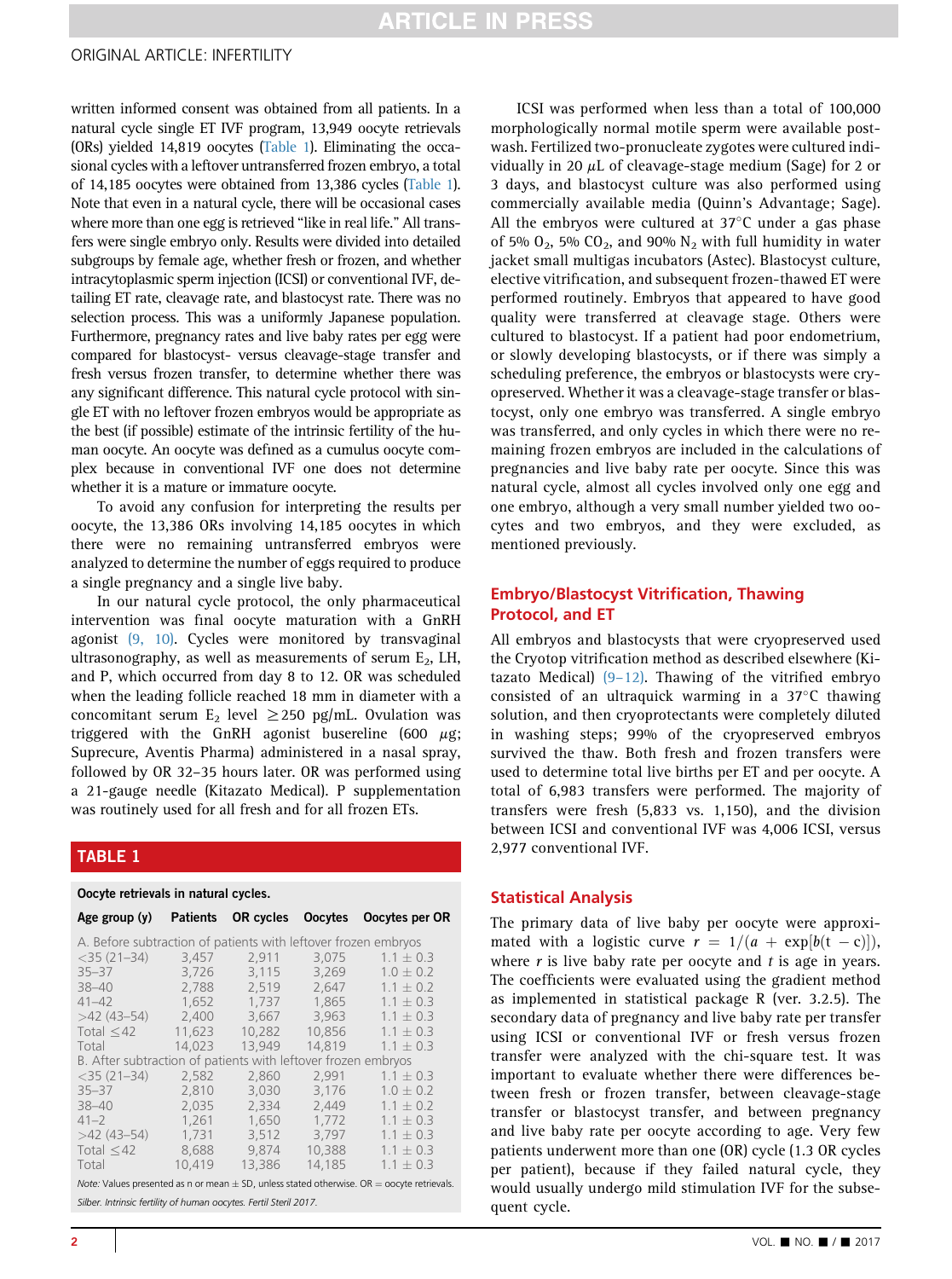# <span id="page-2-0"></span>RESULTS

### Outcomes Evaluation and Potential Confounders

For all ages, 13,386 successful ORs yielded 14,185 oocytes (Table 2). In the composite age group  $\leq 42$  years, only 9,874 successful ORs were performed, yielding 10,388 oocytes, with 2,127 pregnancies (fetal heart beat [FHB], 20.5%) and 1,874 live births (live baby born [LBB], 18.0%). The number of natural cycle retrievals yielding oocytes was of course higher than the number of transfers: 47.1% of ORs (6,983/14,819) resulted in an ET, 49.2% of oocytes (6,983/14,185) resulted in an ET, and 52.1% of successful retrievals (6,983/13,386) resulted in a transfer. For fresh ETs in this overall group, 36.1% became pregnant and 31.9% achieved live births. There was no significant difference between fresh and frozen transfers. There was also no significant difference between ICSI and regular IVF (Table 2). These results allowed us to group all cases simply by pregnancy rate per oocyte by age and compare cleavage-stage transfer to blastocyst transfer. The pregnancy rate per ET was not, however, the primary outcome of interest (44% for women  $\langle 35, 17\%$  for women 41–42, and 6% for  $>42$ ).

The primary outcome of interest was live baby rate per oocyte ([Table 3](#page-3-0)). For women  $\leq 42$  years, the overall live baby rate per oocyte was 18%, which translated into an estimated 5.5 oocytes needed to produce one baby. For women 42 years of age, every oocyte would have a 4% chance of becoming a baby, which means that for a 42-year-old woman it would require 22.7 rather than 5.5 eggs to produce a baby. The drop in intrinsic fertility per oocyte is summarized remarkably robustly in a logistic curve ([Fig. 1\)](#page-4-0). It requires six eggs at age 38 to make a baby, by age 40 it requires 10.9 eggs, and by age 42 it requires 22.7 eggs. There is at first a steady (almost horizontal) maintenance of fertility per oocyte, followed after age 34 with a sharp linear decline until age 43, when approximately 10% of fertility is lost every year. This decline slows down after age 43, with only 3% of original fertility remaining at age 45.

[Figure 1](#page-4-0) is a graphic logistic model that fits very well this very large amount of data on live baby rate per oocyte that is summarized in [Table 3.](#page-3-0) The formula for this model is  $r = 1/(a + \exp[b(t - c)])$ , where r is the live baby rate per oocyte and t is the age. The coefficients were calculated using the gradient method in statistical package R (version 3.2.5). All coefficients are significant:  $a = 3.625 \pm 0.0784$ ,  $b = 0.519$  $\pm$  0.0404, c = 36.122  $\pm$  0.286. This model explains virtually all observed variation in the live baby per oocyte rate, and the adjusted  $R^2$  is 99%. The details of every single age group, under 30 and up to 50 for every year, upon which the model was based can be found in Supplemental Table 1. Supplemental Table 2 compares not just live baby rate per egg for all eggs, but also compares the live baby rate per egg by age for those who had cleavage-stage or blastocyst-stage transfers. There was only a minor difference in LBB per egg for cleavage versus

# TABLE 2

LBB fresh versus frozen, ICSI versus IVF, overall results (before subtraction of cases with leftover frozen embryos).

|                         | Fresh            |           |            |            |                               | Vitrified/thawed |     |            |            | <b>Total</b>                  |            |            |
|-------------------------|------------------|-----------|------------|------------|-------------------------------|------------------|-----|------------|------------|-------------------------------|------------|------------|
| <b>Patient category</b> | <b>Transfers</b> | <b>CP</b> | <b>FHB</b> | <b>LBB</b> | Pregnancy rate,<br>% (FHB/ET) | <b>Transfers</b> | CP  | <b>FHB</b> | <b>LBB</b> | Pregnancy rate,<br>% (FHB/ET) | <b>FHB</b> | <b>LBB</b> |
| $<$ 35 (21-34)          |                  |           |            |            |                               |                  |     |            |            |                               |            |            |
| Total                   | 1,693            | 811       | 756        | 707        | 44.7 <sup>a</sup>             | 225              | 112 | 99         | 88         | 44.0 <sup>b</sup>             | 855        | 795        |
| <b>IVF</b>              | 797              | 421       | 390        | 375        | 48.9                          | 98               | 53  | 45         | 39         | 45.9                          | 435        | 414        |
| CS                      | 896              | 390       | 366        | 332        | 40.8                          | 127              | 59  | 54         | 49         | 42.5                          | 420        | 381        |
| $35 - 37$               |                  |           |            |            |                               |                  |     |            |            |                               |            |            |
| Total                   | 1,780            | 728       | 666        | 598        | 37.4 <sup>a</sup>             | 250              | 112 | 98         | 90         | 39.2 <sup>b</sup>             | 764        | 688        |
| <b>IVF</b>              | 839              | 368       | 341        | 306        | 40.6                          | 106              | 53  | 44         | 39         | 41.5                          | 385        | 345        |
| CS                      | 941              | 360       | 325        | 292        | 34.5                          | 144              | 59  | 54         | 51         | 37.5                          | 379        | 343        |
| $38 - 40$               |                  |           |            |            |                               |                  |     |            |            |                               |            |            |
| Total                   | 1,099            | 378       | 323        | 254        | 29.4 <sup>a</sup>             | 206              | 82  | 66         | 54         | $32.0^{b}$                    | 389        | 308        |
| IVF                     | 526              | 195       | 164        | 124        | 31.2                          | 62               | 25  | 20         | 15         | 32.3                          | 184        | 139        |
| CS                      | 573              | 183       | 159        | 130        | 27.7                          | 144              | 57  | 46         | 39         | 31.9                          | 205        | 169        |
| $41 - 42$               |                  |           |            |            |                               |                  |     |            |            |                               |            |            |
| Total                   | 528              | 119       | 94         | 67         | 17.8 <sup>a</sup>             | 200              | 58  | 43         | 33         | $21.5^{b}$                    | 137        | 100        |
| <b>IVF</b>              | 229              | 49        | 39         | 28         | 17.0                          | 74               | 22  | 17         | 13         | 23.0                          | 56         | 41         |
| CS                      | 299              | 70        | 55         | 39         | 18.4                          | 126              | 36  | 26         | 20         | 20.6                          | 81         | 59         |
| Total $\leq$ 42         |                  |           |            |            |                               |                  |     |            |            |                               |            |            |
| Total                   | 5,100            | 2,036     | 1,839      | 1,626      | $36.1^{a,c}$                  | 881              | 364 | 306        | 265        | $34.7^c$                      | 2.145      | 1,891      |
| IVF                     | 2,391            | 1,033     | 934        | 833        | 39.1                          | 340              | 153 | 126        | 106        | 37.1                          | 1.060      | 939        |
| CS                      | 2,709            | 1,003     | 905        | 793        | 33.4                          | 541              | 211 | 180        | 159        | 33.3                          | 1,085      | 952        |
| $>42(43-54)$            |                  |           |            |            |                               |                  |     |            |            |                               |            |            |
| Total                   | 733              | 63        | 45         | 26         | $6.1^{a,d}$                   | 269              | 43  | 27         | 13         | $10.0^{b,d}$                  | 72         | 39         |
| <b>IVF</b>              | 211              | 18        | 11         | 6          | 5.2                           | 35               | 8   | 3          |            | 8.6                           | 14         | 7          |
| CS                      | 522              | 45        | 34         | 20         | 6.5                           | 234              | 35  | 24         | 12         | 10.3                          | 58         | 32         |
|                         |                  |           |            |            |                               |                  |     |            |            |                               |            |            |

Note: Values presented as n or percent, unless stated otherwise. CP = clinical pregnancy; ET = embryo transfer; FHB = fetal heart beat; ICSI = intracytomplasmic sperm injection; IVF = in vitro<br>fertilization; LBB = live bab

 $f^B$ ,  $P$  < .001 across five age subgroups ( $\chi^2$ ).  $P$  < .001 for trend.

 $^a$  P < .001 across five age subgroups ( $\chi$ <sup>2</sup>). P < .001 for trend.<br><sup>b</sup> P < .001 across five age subgroups ( $\chi$ <sup>2</sup>). P < .001 for trend.<br><sup>c</sup> P = .45 comparing pregnancy per ET between fresh and frozen transfers among

 $^{\text{d}}$  P = .03 comparing pregnancy per ET between fresh and frozen transfers among women >42 years ( $\chi^2$ )

Silber. Intrinsic fertility of human oocytes. Fertil Steril 2017.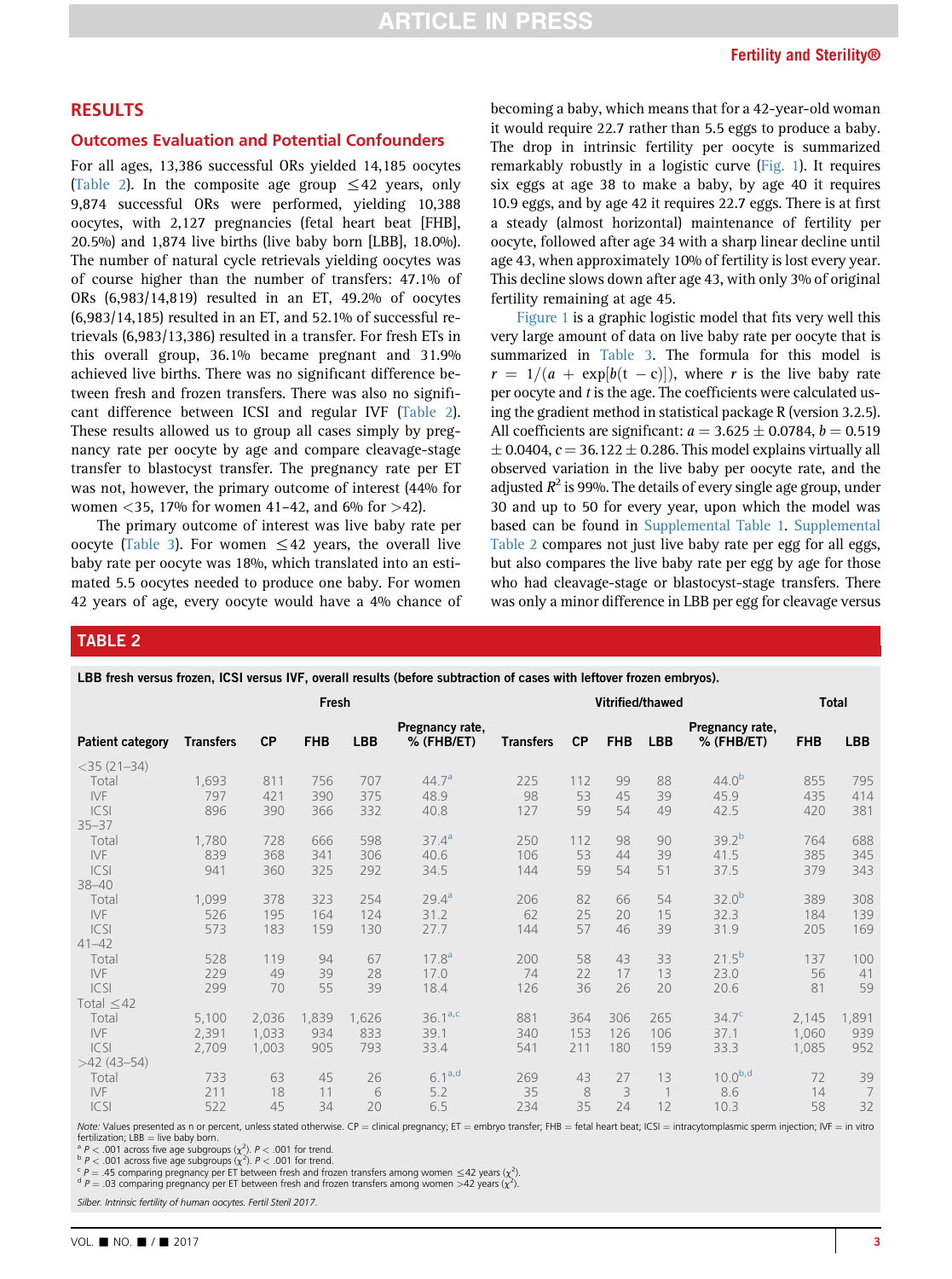# **ARTICLE IN PRESS**

# <span id="page-3-0"></span>ORIGINAL ARTICLE: INFERTILITY

# TABLE 3

Pregnancy and live baby rate per oocyte (eliminating cycles where there were ''leftover'' untransferred frozen embryos).

| Age group (y)                                                                                                  | <b>Retrieval cycles</b> | <b>Oocytes</b> | <b>Total FHB</b> | <b>Total LBB</b> | Oocytes/FHBs | Oocytes/LBBs | FHB/oocytes, % | LBB/oocytes, % |  |  |
|----------------------------------------------------------------------------------------------------------------|-------------------------|----------------|------------------|------------------|--------------|--------------|----------------|----------------|--|--|
| $<$ 35                                                                                                         | 2.860                   | 2.991          | 845              | 785              | 3.54         | 3.81         | 28             | 26             |  |  |
| 35                                                                                                             | 953                     | 994            | 267              | 244              | 3.72         | 4.07         | 26             | 24             |  |  |
| 36                                                                                                             | 994                     | 1.035          | 248              | 218              | 4.17         | 4.75         | 23             | 21             |  |  |
| 37                                                                                                             | 1.083                   | 1.147          | 250              | 226              | 4.59         | 5.08         | 21             | 19             |  |  |
| 38                                                                                                             | 781                     | 819            | 170              | 138              | 4.82         | 5.93         | 20             | 16             |  |  |
| 39                                                                                                             | 773                     | 815            | 110              | 90               | 7.41         | 9.06         | 13             | 11             |  |  |
| 40                                                                                                             | 780                     | 815            | 102              | 75               | 7.99         | 10.87        | 12             | 9              |  |  |
| 41                                                                                                             | 830                     | 888            | 84               | 59               | 10.57        | 15.05        | 9              | 6              |  |  |
| 42                                                                                                             | 820                     | 884            | 51               | 39               | 17.33        | 22.67        | 5              | 4              |  |  |
| $<$ 42                                                                                                         | 9.874                   | 10,388         | 2.127            | 1.874            | 4.88         | 5.54         | 20             | 18             |  |  |
| $>42(43-54)$                                                                                                   | 3,512                   | 3.797          | 72               | 39               | 52.7         | 97.4         |                |                |  |  |
| Total                                                                                                          | 13,386                  | 14.185         | 2.199            | 1.913            |              |              |                |                |  |  |
| Note: Values presented as n or percent, unless stated otherwise. FHB = fetal heart beat; LBB = live baby born. |                         |                |                  |                  |              |              |                |                |  |  |

Silber. Intrinsic fertility of human oocytes. Fertil Steril 2017.

blastocyst transfer, which is confounded by the fact that blastocyst culture was performed for the poorer quality cleavagestage embryos. However, the difference was remarkably minor in live baby rate per oocyte cumulus oocyte complex, despite blastocysts being derived from poorer quality cleavage-stage embryos. However, for all transfers the basic integrity of this logistic curve was remarkably robust.

# **DISCUSSION**

The present study investigated the viability of oocytes derived from human ovaries maintaining natural physiological function instead of undergoing hyperstimulation. The final net live baby rate per oocyte with natural cycle was inversely related to the woman's age in a very precise way when calculated for a large population of over 14,000 women. It is known that in ovarian hyperstimulation cycles, the vast majority of oocytes retrieved and the embryos transferred will not result in live births, even though many oocytes can be obtained [\(7, 8\)](#page-5-0). This observational study accounted for confounders such as untransferred frozen embryos and the effect of hyperstimulation, and the results were remarkably robust. These findings suggest that the natural fertility of human oocytes is very low, even in women under 35 years of age, where it requires an average of 3.8 oocytes to make a baby for only a 26% live baby rate per oocyte. This correlates well with the impression of pregnancy rate per month (at least for the first few months) in fertile couples having regular unprotected intercourse [\(12](#page-5-0)–14). According to these data and this logistic model, fertility of the oocyte changes very little until age 34 (only 10% is lost over this whole time). However, a steep (close to linear) loss starts afterwards, with 20% lost by age 36 and 90% lost by age 42. Approximately 10% is lost every year between ages 34 and 42. This linear and steep decline slows down after age 43, with 3% remaining at age 45, 2% at age 46, and less than 1% of original oocyte potential remaining by the age of 47 ([Fig. 1](#page-4-0)).

The limitations to these conclusions (aside from this just being a retrospective analysis) are the lesser amount of data for early ages under 29, so we cannot be absolutely

certain that greater loss does not happen before 30 years of age. But the very robust logistic curve for the ages represented over 28 (which seems almost flat until age 34) suggests little loss during ages 20–34. But to be certain would require more data with natural cycles performed for women in their 20s. Also, it is not appropriate to make a conclusion about any clinical superiority of natural cycle to stimulated cycle IVF. Additionally, these 13,386 IVF cycles were sorted by the patient's ''ID,'' and some patients underwent more than one cycle (1.3 OR cycles per patient). Nonetheless, this uniquely large series of natural cycle single ETs allows a convincing look at the intrinsic fertility of the human oocyte.

It is impossible to accurately calculate fertility (live baby or pregnancy) rate per oocyte if the IVF cycle is stimulated, if more than one embryo is transferred, or if there are remaining frozen or discarded embryos, which could have resulted in another pregnancy or a baby. It could be guessed what the additional number of babies would be from these unaccounted-for extra frozen embryos, or those cycles could be subtracted, as was done by Patrizio et al. [\(7\).](#page-5-0) But the only way to be accurate is to rule out any untransferred embryos that resulted from the oocyte denominator, which is most reliable when there are very few extra frozen embryos, as in natural cycle single ET. Therefore, we have attempted to calculate the live baby rate per oocyte only in a very large number of natural cycles with no ovarian stimulation and single ET. To refine this estimate even further, the very few cycles in which there were ''leftover'' frozen embryos were removed from the calculation. In fact, this subtraction accounts for the small differences in the number of live babies in [Table 2](#page-2-0) versus Table 3.

For women age 37, there is still a 19% live baby rate per oocyte, for age 38, 16%, and for age 39, 11%, and so on. Thus, to estimate fertility or live baby rate per oocyte or the number of oocytes necessary to make a live baby cannot be done by lumping the patients into crude age groups. With this large amount of data, it is apparent that the fertility of the human oocyte is exquisitely sensitive to the very specific age of the woman. The logistic model, which fits the data very robustly, begins with little change at first, and then at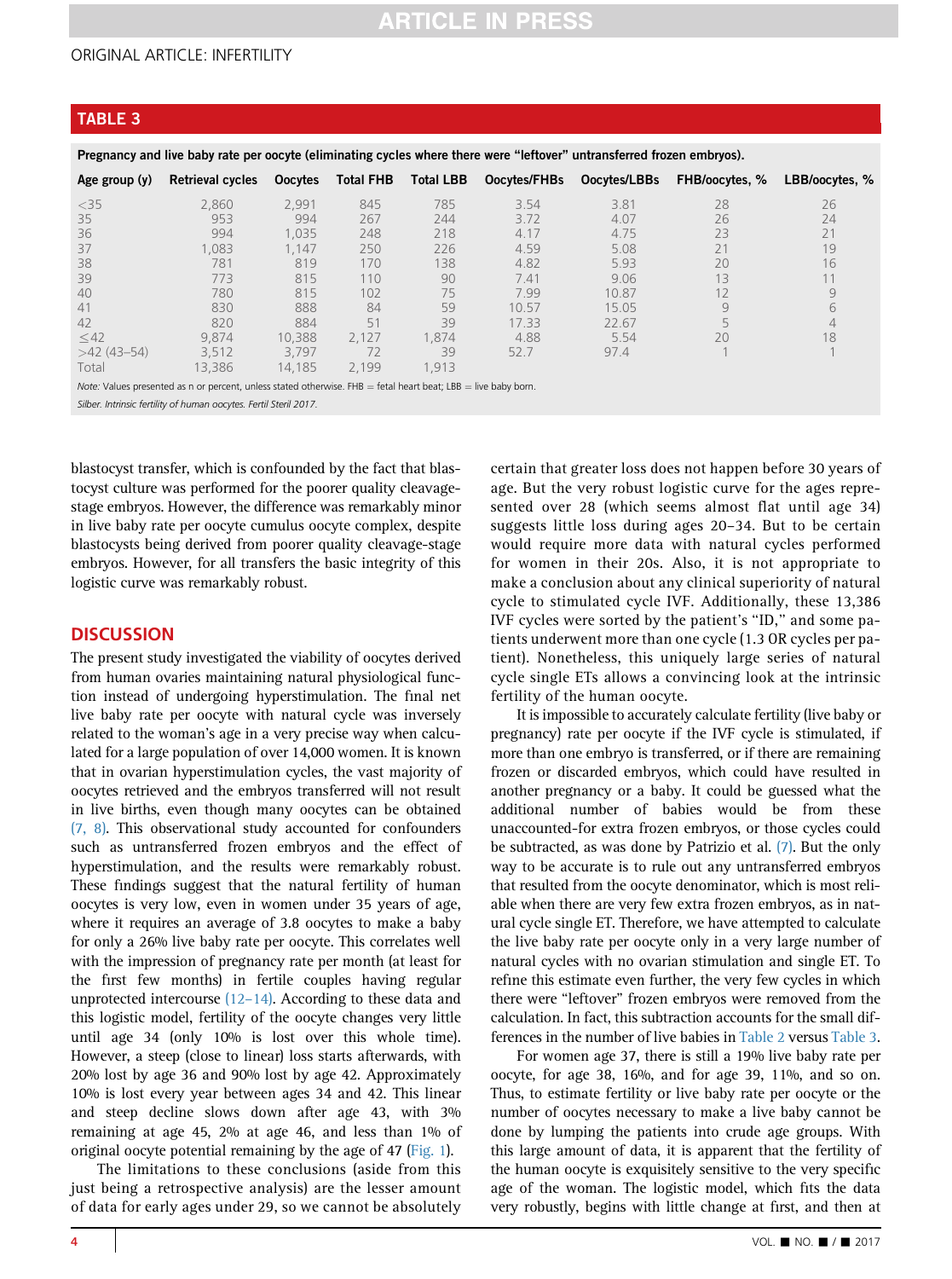<span id="page-4-0"></span>



Fertility of the human oocyte related to age. We approximated the data with the simple logistic curve  $r = 1/(a + \exp[b * (t - c)])$ , where r is live baby rate per oocyte and t is age in years. The coefficients were evaluated using gradient method as implemented in statistical package R (version 3.2.5). The quality of the fit is very high and explains 99% of observed variation. The black squares depict empirical values (actual observations). Silber. Intrinsic fertility of human oocytes. Fertil Steril 2017.

some point (in this case age 34) begins a rapid linear descent; the system is then exhausted and stabilized at a very low level by age 44. The coefficients are very stable. Coefficient  $b$  ( $b =$ 0.519) characterizes the rate of decline. Coefficient  $a$  ( $a =$ 3.625) characterizes the early years. Initial fertility is  $1/a$ , arbitrarily set at age 20. Over age 45, fertility according to this model is nearing zero. There was actually one live baby at age 47 and six live babies at age 45. Thus, the intrinsic fertility of the human oocyte, based on natural cycle IVF, is exquisitely related to age and is predictable in a larger population by this simple logistic formula.

The usual pregnancy rate per month in fertile couples with unprotected intercourse in the first few months of trying has been assumed to be about  $20\% - 25\%$  (12-[15\).](#page-5-0) Remarkably, that is indeed the pregnancy rate per oocyte that we found with oocytes from natural cycle IVF with single ET. The accepted average rate of live baby per oocyte for IVF has been about 4%–6% [\(7\)](#page-5-0). From this natural cycle study the human oocyte without stimulation has a 26% fecundity rate for women <35 and 18% for  $\leq$ 42. The live baby rates per oocyte from the literature were 5.5% for women under 35, 6.5%–7.6% for women 35–40, and 2.9% for women 41–42 [\(7\)](#page-5-0). This is dramatically lower than the live baby rate per oocyte in our 14,185 natural cycles of IVF. This does not mean that natural cycle IVF is preferred,

because the greater number of eggs in a stimulated cycle can compensate for a lower baby rate per egg. However, aggressive ovarian stimulation is likely to yield many oocytes that will not result in a live baby.

One might argue that the fertility of Japanese eggs might differ from other ethnic groups or races. However, registries show no difference in the quality of eggs from Japanese women compared with those from American women [\(16](#page-5-0)–18). In addition, it is well documented that the age of menopause and ovarian reserve does not differ for Japanese as opposed to other populations [\(19\).](#page-5-0)

Previous reports by necessity were unclear on this metric, where the pregnancy or live baby rate per oocyte was based on ovarian stimulation IVF cycles, with leftover embryos, and thus a predictive model could not be developed and the live baby rate per oocyte might be underestimated (20–[24\).](#page-5-0) In frozen oocyte reports, it was assumed that about 6.5% of oocytes would result in a live baby, which would mean a woman would need about 32 oocytes frozen to be likely to have a baby and about 40 oocytes to have a 97.5% chance of having a baby. That is much less than what our report indicates to be the intrinsic fertility of the human oocyte, possibly indicating a negative effect of hyperstimulation. In the official American Society of Reproductive Medicine committee report of 2014, it is warned that fertility begins